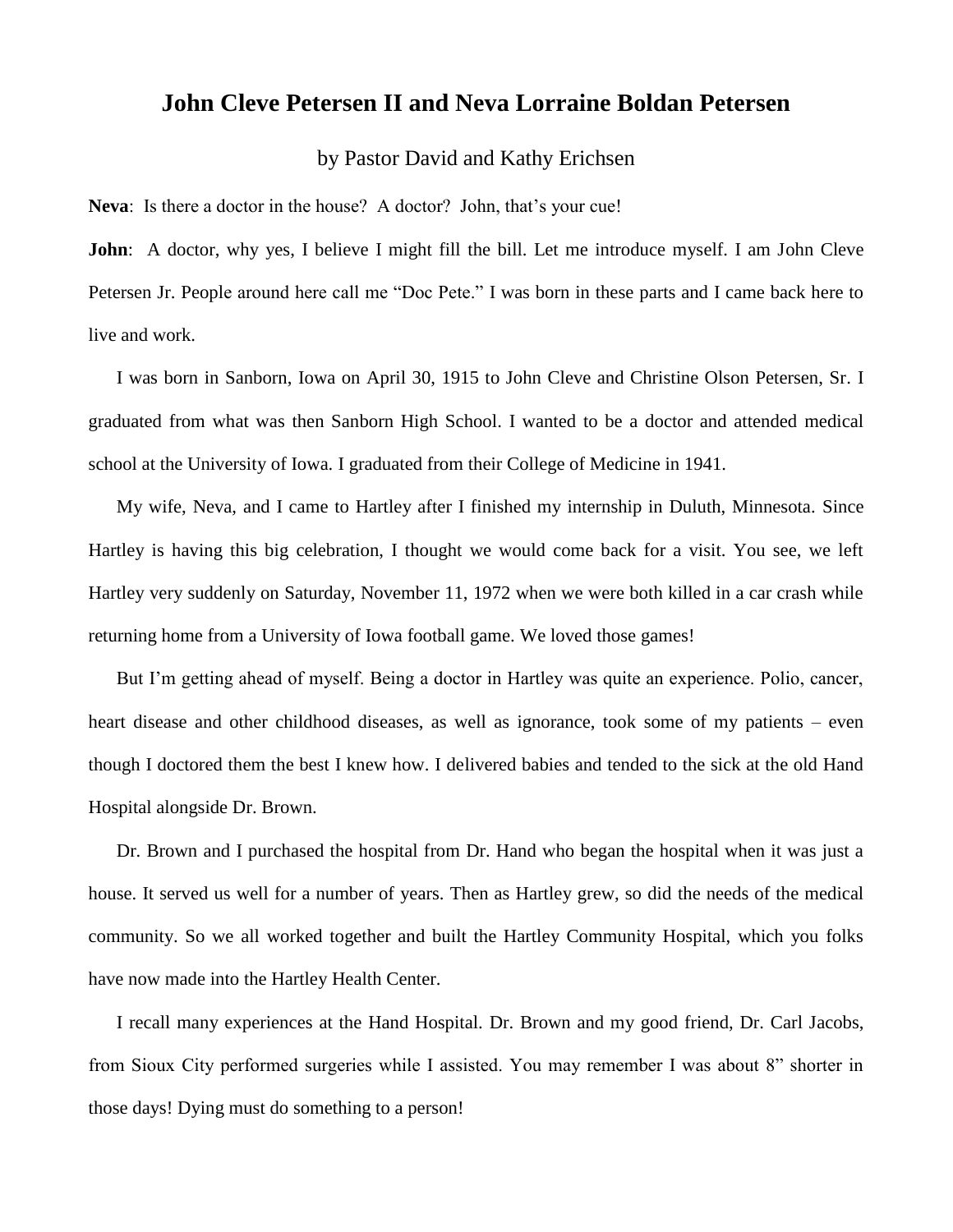And my limp is gone! You see, during childhood I contracted a polio-like disease which left me with quite a limp. So I wasn't able to participate in athletics while I was in school. But since I was quite intrigued with any sport, I participated from the side-lines while growing up, and later I became the unofficial team doctor at all high school events.

And let's not forget my love for the University of Iowa. I lived for those sporting events, as long as some mother didn't decide to give birth right before we were ready to leave. I enjoyed children, and they always knew when the office visit was over old Doc Pete would have oranges for them.

People often ask what my life was like. Well, there were no office hours in those days. When I finished seeing patients in the clinic, I checked on my hospital patients, and then headed out to make house calls on anyone in the area who needed to be seen in their homes. But evidently my life's profession didn't have an adverse effect on my family, for my two sons are now physicians and one of my daughters is a nurse.

But I should let my wife carry on now. Neva?

**Neva**: Yes, John. Those were the days, weren't they? And how lovely to be back in our old hometown! Hello folks. My name is Neva Lorraine Boldan Petersen and I too grew up in Sanborn where I met your Doc Pete. Of course he wasn't a doctor then, just a handsome senior while I was a quiet freshman. We married on May 30, 1942, while Doc was interning at Duluth. Some people say I was the quiet presence behind the powerful doctor.

Hartley was a grand place to raise our four children: John, also known as Jack, Jill, Jeffrey, Jan and Joni. You folks were so loving and supportive when we lost our dear Jill to leukemia. Those were really difficult days, but we had lots of wonderful times as well.

"What did I do to keep busy?" you might ask.

Well, raising five children was a full time job in itself. And those were the days many mothers didn't work outside the home. I loved being a mother and faithfully followed our kids' many activities. I also loved to sew for our children. Heaven knows that after we were suddenly killed, my family and